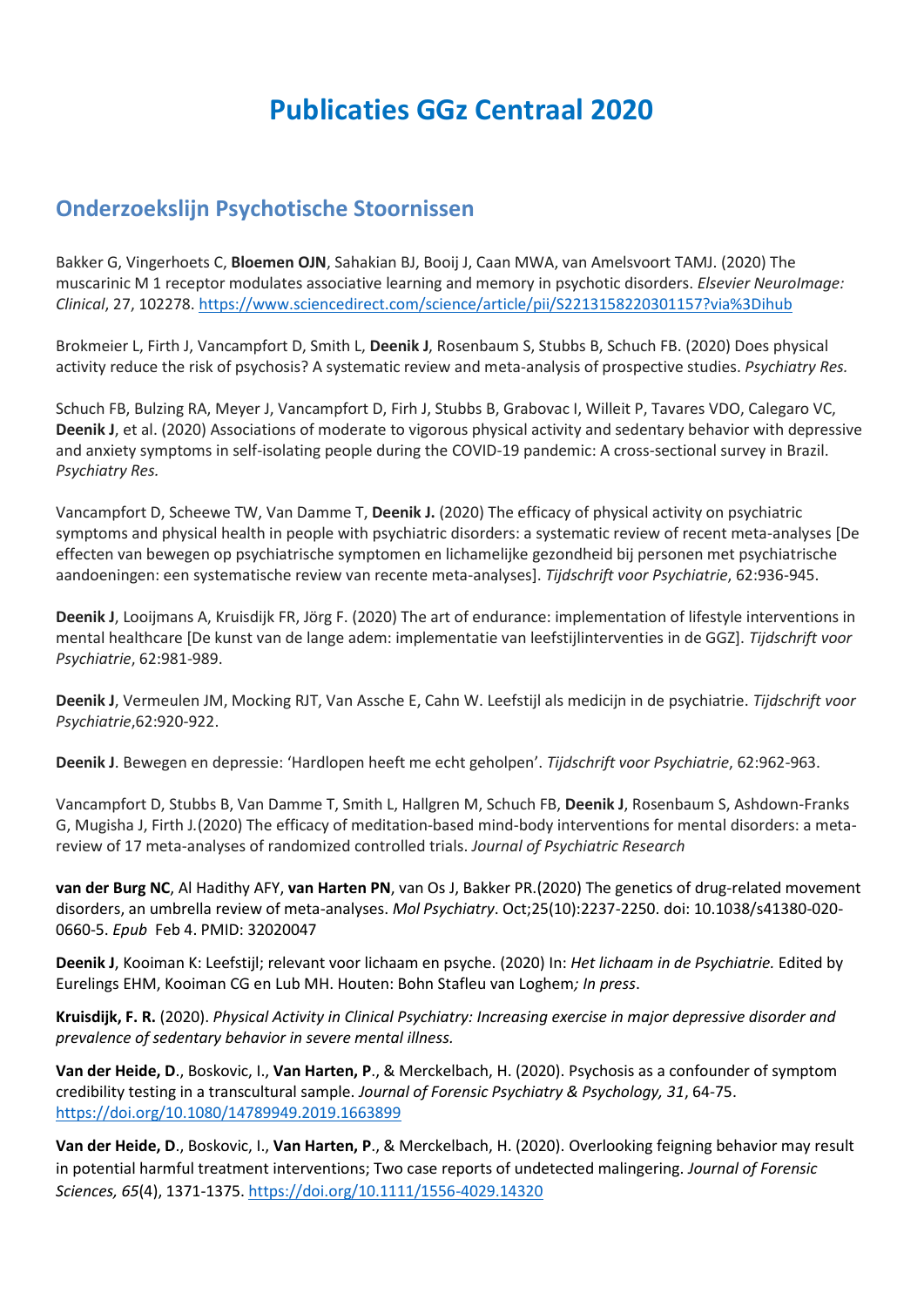**Deenik J**, Czosnek L, Teasdale SB, Stubbs B, Firth J, Schuch FB, Tenback DE, **van Harten PN**, Tak ECPM, Lederman O, Ward PB, Hendriksen IJM, Vancampfort D, Rosenbaum S. From impact factors to real impact: translating evidence on lifestyle interventions into routine mental health care. (2020) *Transl Behav Med*. Oct 8;10(4):1070-1073. doi: 10.1093/tbm/ibz067. PMID: 31169897 Free PMC article. <https://pubmed.ncbi.nlm.nih.gov/31673907/>

Mostert-Kerckhoffs MAL, **Willems AE**, Tenback DE, Koning JP, **Van Harten P**, Staal WG. Motor Disturbance in ASD: A Pilot Study Showing Hypokinetic Behavior? (2020) *J Autism Dev Disord.* Feb;50(2):415- 428. doi: 10.1007/s10803-019-04171-1. PMID: 31673907

van der Burg NC, Al Hadithy AFY, **van Harten PN**, van Os J, Bakker PR. The genetics of drug-related movement disorders, an umbrella review of meta-analyses. (2020) *Mol Psychiatry.* Oct;25(10):2237-2250. doi: 10.1038/s41380- 020-0660-5. Epub 2020 Feb 4. PMID: 32020047 Review. <https://pubmed.ncbi.nlm.nih.gov/32020047/>

van der Heide D, Boskovic I, **van Harten P**, Merckelbach H. Overlooking Feigning Behavior May Result in Potential Harmful Treatment Interventions: Two Case Reports of Undetected Malingering. (2020) *J Forensic Sci.* Jul;65(4):1371- 1375. doi: 10.1111/1556-4029.14320. Epub 2020 Mar 23. PMID: 32202670 <https://pubmed.ncbi.nlm.nih.gov/32202670/>

Schutte I, Deschamps PKH, **van Harten PN**, Kenemans JL. (2020) Dopaminergic and noradrenergic manipulation of anticipatory reward and probability event-related potentials. *Psychopharmacology (Berl).* Jul;237(7):2019-2030. doi: 10.1007/s00213-020-05515-x. Epub Apr 20. PMID: 32202670 Free PMC article. <https://pubmed.ncbi.nlm.nih.gov/32313980/>

**Koopmans AB**, van Hoeken D, Clarke DE, Vinkers DJ, **van Harten PN**, Hoek HW. (2020) Proxy WHO Disability Assessment Schedule 2.0 Is Clinically Useful for Assessing Psychosocial Functioning in Severe Mental Illness. *Front Psychiatry.* Apr 15;11:303. doi: 10.3389/fpsyt.00303. eCollection PMID: 32351419 Free PMC article. <https://pubmed.ncbi.nlm.nih.gov/32351419/>

Boot E, Mentzel TQ, Palmer LD, **van Harten PN**, Marras C, Lang AE, Bassett AS. (2020) Age-Related Parkinsonian Signs in Microdeletion *22q11.2* (2020) *Mov Disord.* 2020 Jul;35(7):1239-1245. doi: 10.1002/mds.28080. *Epub* May 9. PMID: 32386091 Free PMC article. <https://pubmed.ncbi.nlm.nih.gov/32386091/>

**Deenik J,** Tenback DE, Tak ECPM, Hendriksen IJM, **van Harten PN**. *Thinking inside the box: improving the lifestyle of inpatients with severe mental illness.* (2020) Tijdschr Psychiatr. 2020;62(7):564-574. PMID: 32700302 Dutch. <https://pubmed.ncbi.nlm.nih.gov/32700302/>

Walther S, **van Harten PN**, Waddington JL, Cuesta MJ, Peralta V, Dupin L, Foucher JR, Sambataro F, Morrens M, Kubera KM, Pieters LE, Stegmayer K, Strik W, Wolf RC, Hirjak D. (2020) Movement disorder and sensorimotor abnormalities in schizophrenia and other psychoses - European consensus on assessment and perspectives. *Eur Neuropsychopharmacol.* Sep;38:25-39. doi: 10.1016/j.euroneuro.07.003. Epub Jul 23. PMID: 32713718 Review. <https://pubmed.ncbi.nlm.nih.gov/32713718/>

Spauwen P, Ter Mors B, **van Harten P**, Domensino AF, Ponds R, van Heugten C. (2020) Efficacy and safety of amantadine as a treatment for apathy after brain injury: Two single-case experimental design studies. *Neuropsychol Rehabil*. Nov 30:1-25. doi: 10.1080/09602011. 1842214. PMID: 33975525 <https://pubmed.ncbi.nlm.nih.gov/33975525/>

## **Onderzoekslijn Angst- en Dwangstoornissen**

In 2020 waren er in deze lijn geen publicaties. Zie de publicatielijsten van eerdere jaren voor een indruk van de verschenen artikelen.